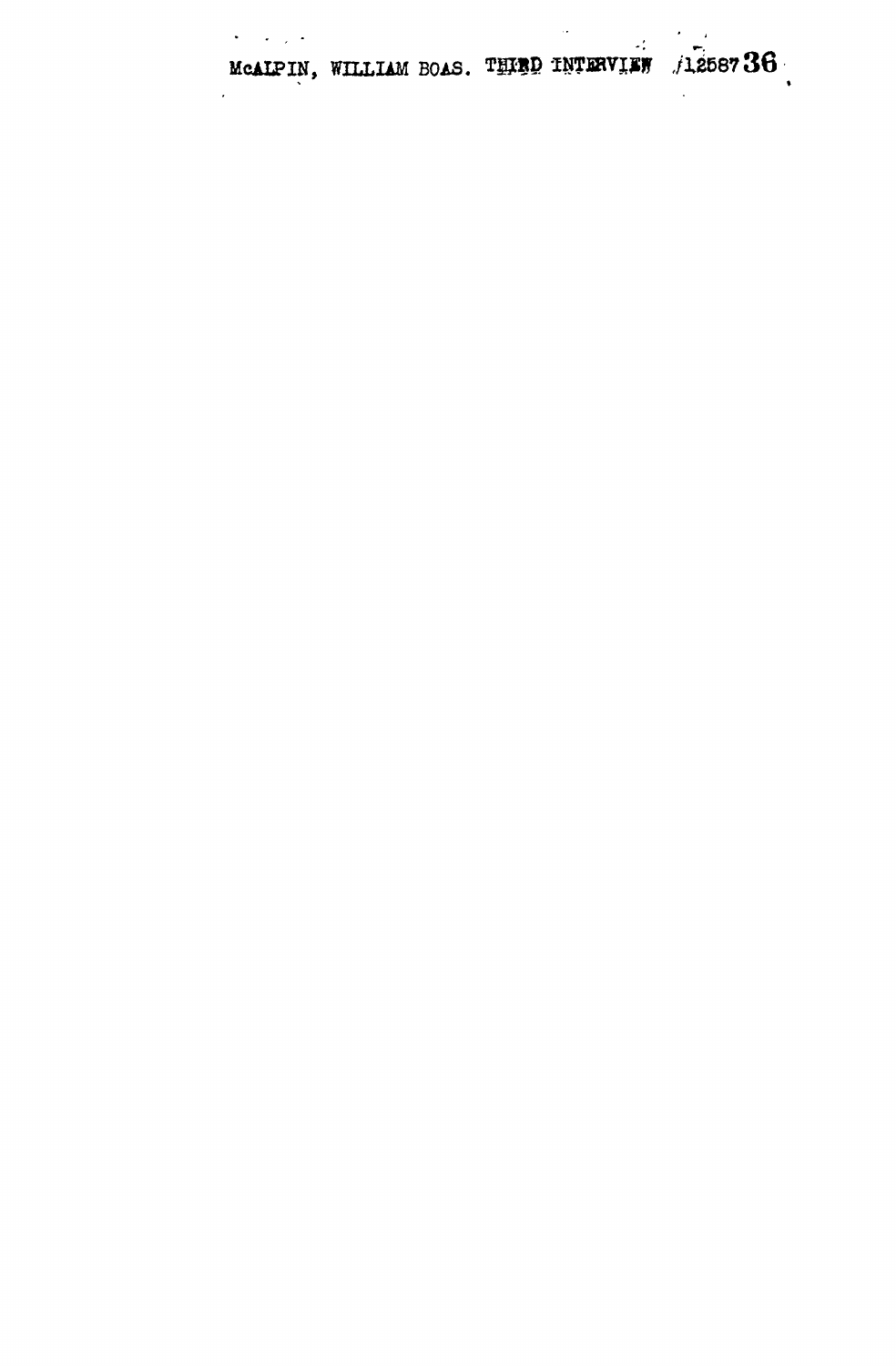

#### TIME BUFFALO BILL.

It was while I was serving as a Texas Sanger and had been swerds! the championship for my rifle shooting that I met-buffalo Bill's manager and he offered me a much larger solary than I was receiving, to go with that show. It was finally a senged that my wife, according and I were to put on a shooting bat wherein or ch in turn shot an oppie from the method of the ethnic at 1 was also to get together a company of full blood thatens to accompany the al

I returned to the Commiche country and pave a feast and gave to the trie... justalo mert, venison, turkey and preirie chicken and gicked out sixtee. There and the squars who chose to go along and took this band and with my/wife and the Indians joined Buffalo Bill's show at the Exposition at New Orleans.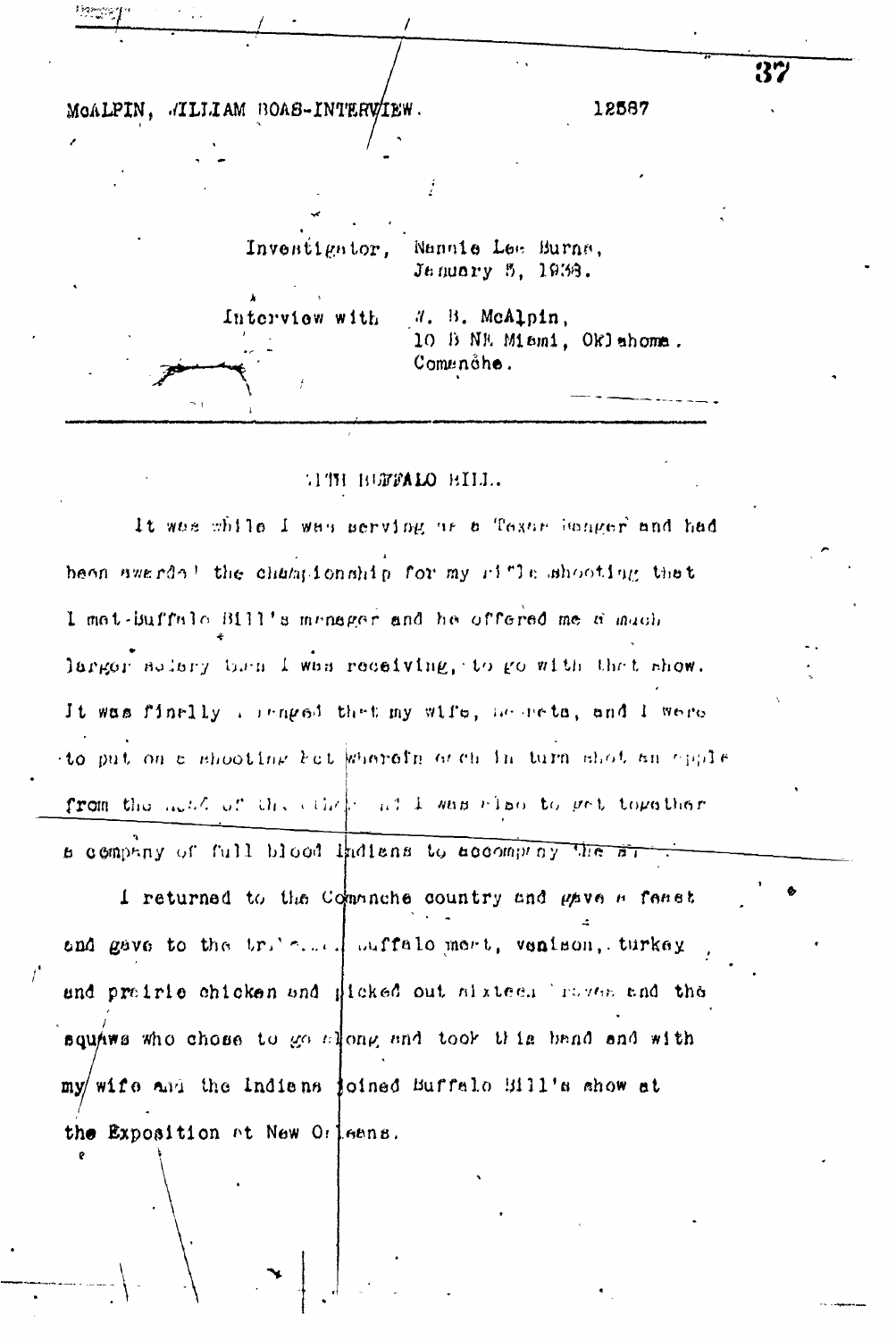McAIPIN, WILLIAM BOAS-INTERVIEW.

The Indians were to receive \$10.00 per whek and their \* \ expense. The squaws who went along were to have their expenses and anything that they might earn, from the sale of their bead-work, etc. Under Buffalo Bill we say is from **reduced from the same of which** voice . Then **reduced the voice** of which voice . Then **reduced the voice** of which voice . Then **reduced the voice** of which voice . was the captain. As we had to take our horses we could not take a fast steamship so the trip took nearly three weeks. Our horses were pleced in box stalls and even they were see-sick on the trip over.

-2-

Ne landed first at Liverpool and went direct from there to London.

*i*e remained one month in England and while there our show was attended by the Royal Femily. Queen Victoria liked <u>tt so much that three streets in London were named for  $\cdot$ </u> Buffalo Bill. One was named, Buffalo; one was named Bill, **\*** and the other Cody. Queen Victoria requested that Ne-neta and I appear before her and she decorated bo $\mathcal{N}$  and she decorated both of us and she decorated both of us bestowed upon my wife the title of Princess Ne-neta. bestowed upon my wife the titl e of Princess Ne-neta.

 $\mathcal{F}$  from  $\mathcal{F}$  the show crossed to  $\mathcal{F}$ and at  $C$  at  $C$  burg, three miles out of  $B$ erlin we next of  $B$ erlin we next of  $B$ appeared for a month. Here the Kaiser and his wife attended **38**

12587

Ø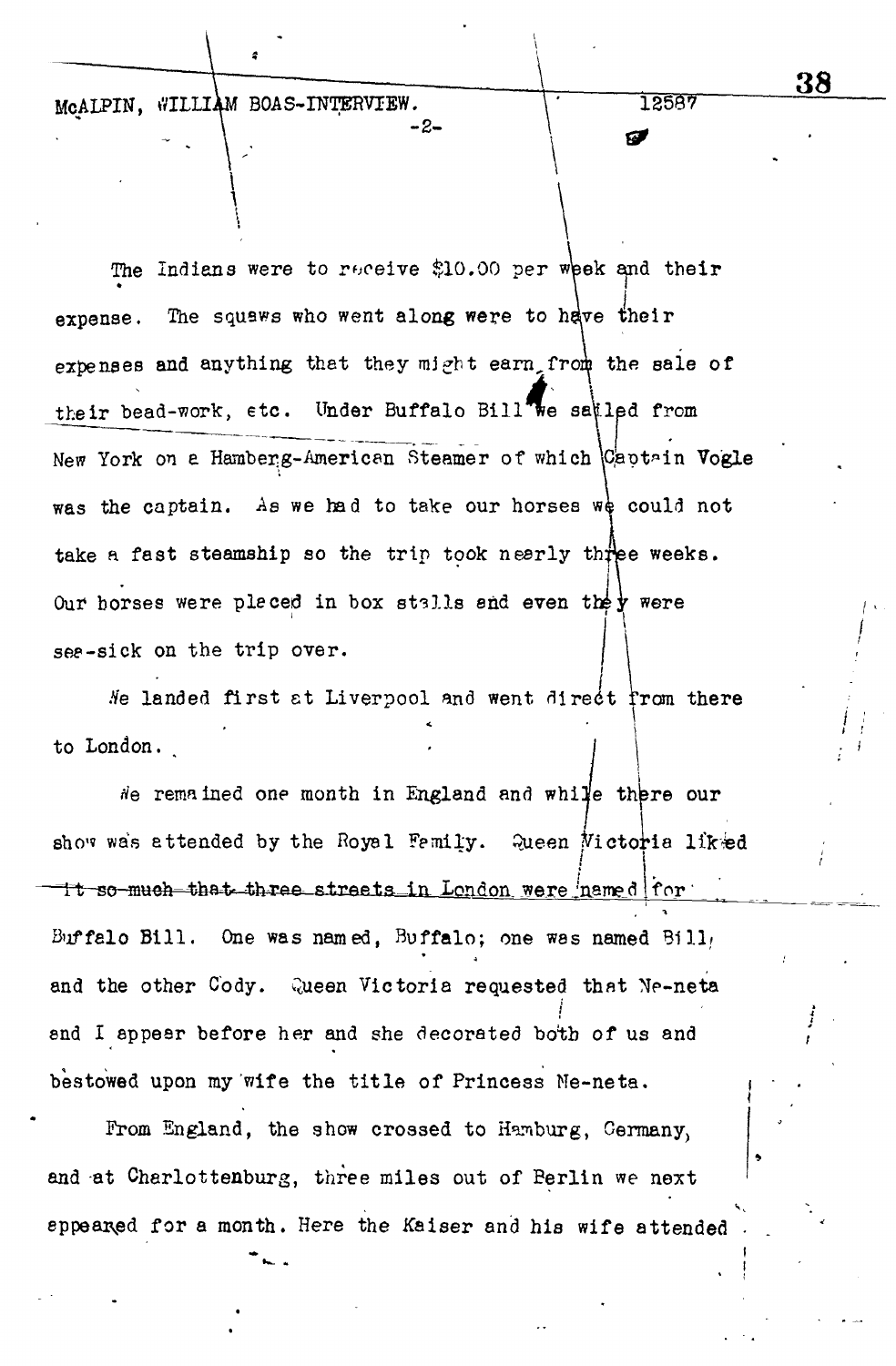McALPIN, WILLIAM BOAS-INTERVIEW.

our show and in their appreciation of the shooting act of Ne-neta and myself, she was presented with a diamond studded medal with the royal coat  $\bar{C}$ T-arms and I was present-. ed with the Iron Cross and Diamond Crown. In Germany there were booking agents and we were offered a much better offer then we had in our present position, so my wife and I left the show'and were booked to appeer next in Russia.

-3-

39

1258'

In Russia.

/booking-a gent here had booked Annie Oekley, the star/, *io* appear in Russia but from the fact lhat in her act she used American guns and shells invented by Dr. Cerver, she was not allowed to cross the border but we were favored es/ the Kaiserein of Germany who was *e* daughter of Queen Victoria and *8* sister, of the Czarine of Russia wrote to the Czarina at St. Petersburg and we after a delay of  $ft$ teen days,were permitted to proceed to the Russian capital.  $\mathbb{W}$ e also used military guns but it was only the personal letter of the Czar that put us across the border.

While I was in Russia, I shot a match against the Russian **y** champion in March, 1990, and winning' i t I was decorated by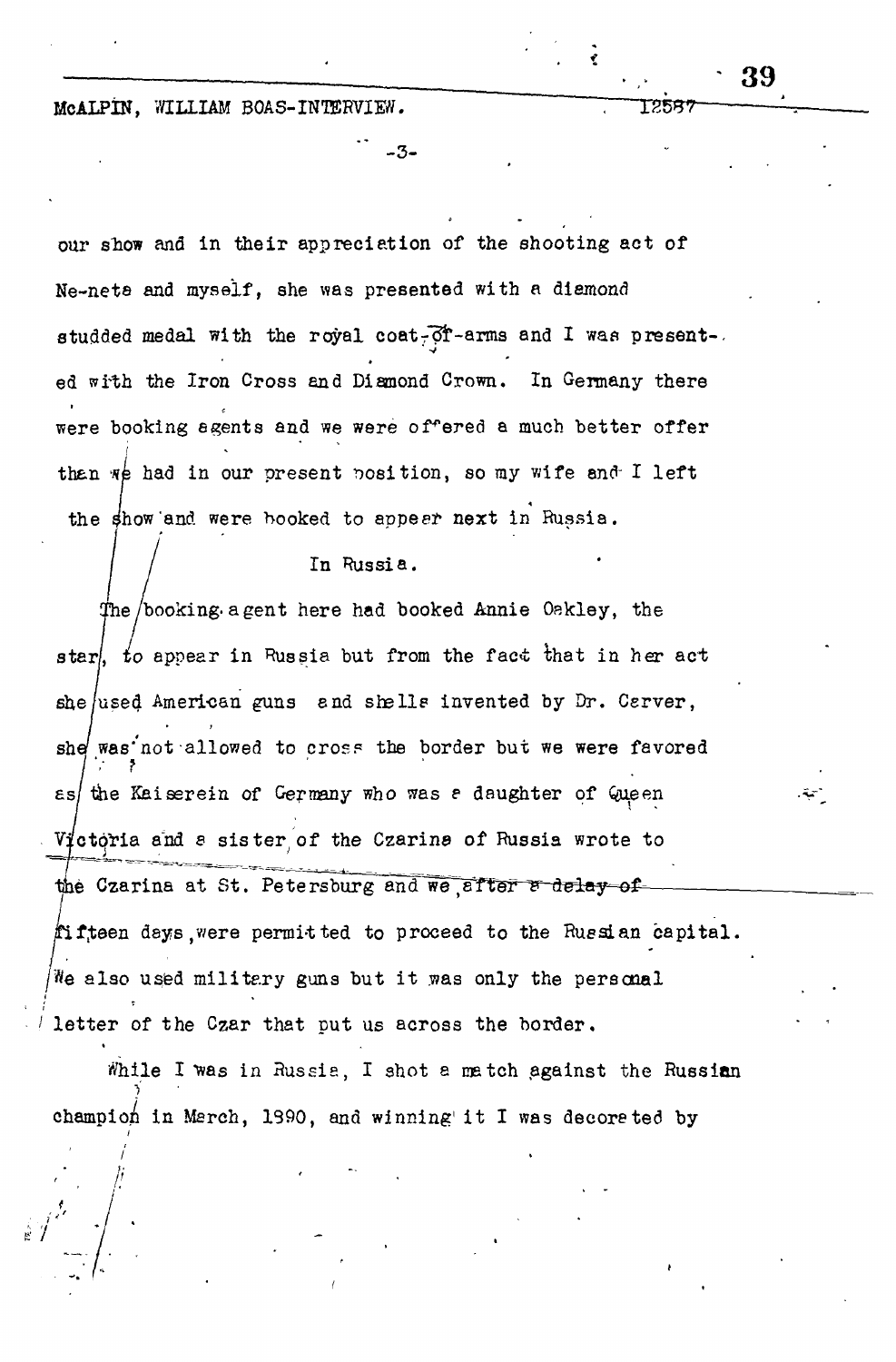the Czar and given another medal, a gold double-headed **•I M ' • i** eagle, lettered in Russian, a large diamond, palled the  $\frac{1}{2}$ <sup>1</sup><br>alued  $\frac{1}{2}$  +  $\frac{1}{2}$  22 000 00 and my salamy was  $\frac{1}{2}$ Eastern Star vehicle e t  $\frac{1}{2}$  and  $\frac{1}{2}$  and  $\frac{1}{2}$  and  $\frac{1}{2}$  was raised to a thousand roubles for a single performance.

We remained in Russia for three months, appearing in "St. Petersburg, Moscow and warsaw.

Leaving Rhssia we returned t  $\mathcal{E}$  $\frac{1}{2}$  were but now  $m$ y wife and i were appearing in the theaters, park / \*.' and gardens. ; "<br>
<sup>2</sup>

In traveling through Switzerland we met Dr. Carver, the endurance shot. In Italy, the Pope gave me a gold cross set with diamonds and combined with it was a rosary.

Back to America.

We returned to America and misfortune had overtaken my father's business so I invested \$65,000.00 of my earnings in a business at Newport News, thinking that the income would-help my perents. Misfortune overtook this venture as the business house burned up completely, shortly after I bought the business.

My wife ani I continued to appear in" our shooting act at various places over the country, and knowing that a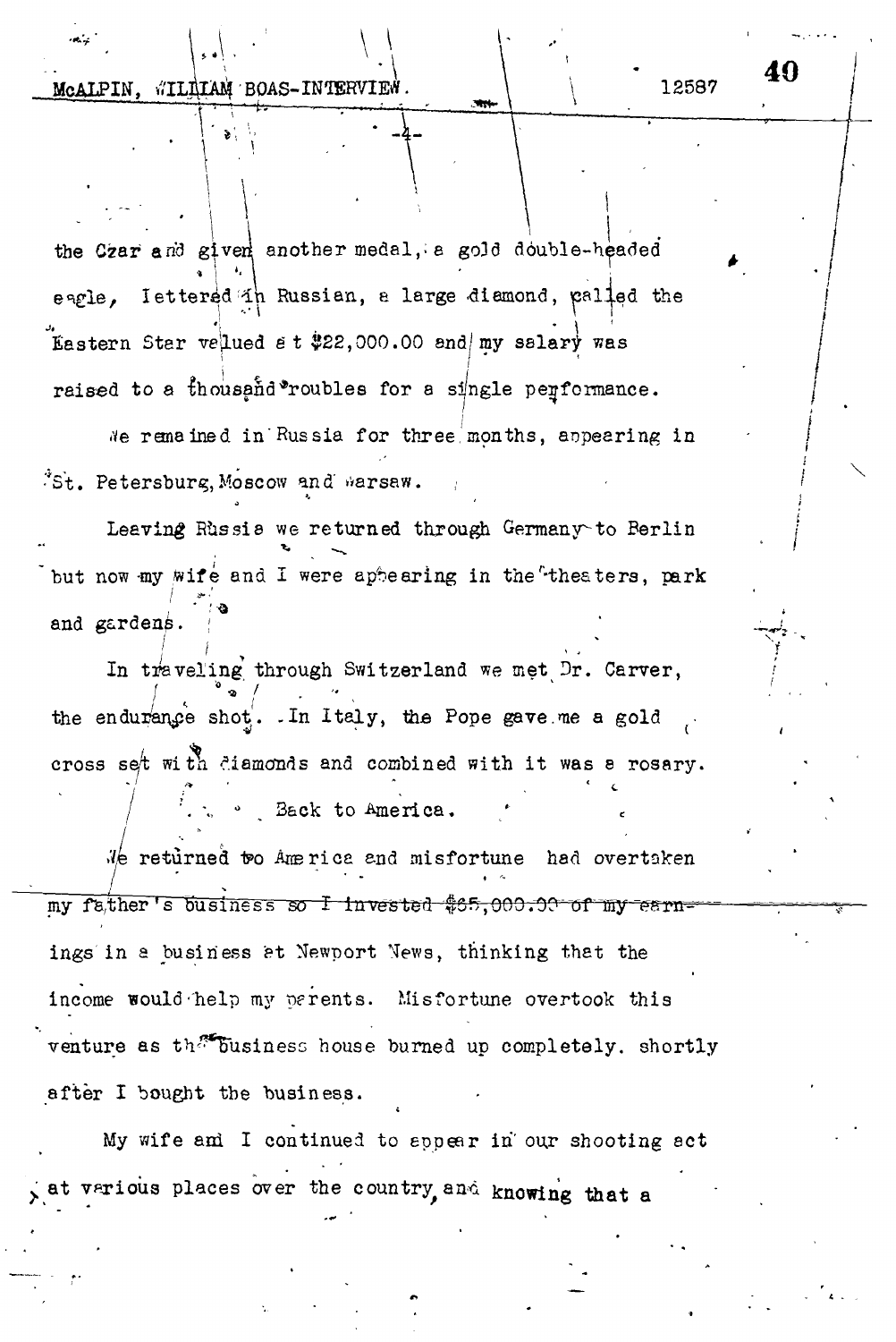#### MCATPIN, WILLIAM BOAS-INTERVIEW. 12587

misteke of either of us meant the death of the other, we made an agreement that if at any time one should accidentally kill the other that we would die together, and eech time before our act we kissed each other good-bye. . Beck to Europe.

We made a second trip to Europe with Dr. Carver and Dr. Whitney and appeared in several European capitals, including Paris.

Returning to Amerian we began to take contracts for ourselves over the country, and appeared one-season with P. T. Barnum when he was alone in, the show business and also went into Medicine Show business with Healy and Bigelow, a Kickapoo Indian Medicine Show. Sometimes we put on our own show and sometimes we were with other companies.

•»e could put on a two-hour show <3]one. *•'<.* V. tfellenberg wrote an original play for us called, "Life on The Plains." »e continued to fill various engagements and appear both together and apart until one night when I was appearing in a •show in another psrt of the country, my wife decided to put on our act at Lynn, Massachusetts, with a young man there.

**- 5 - • '• '**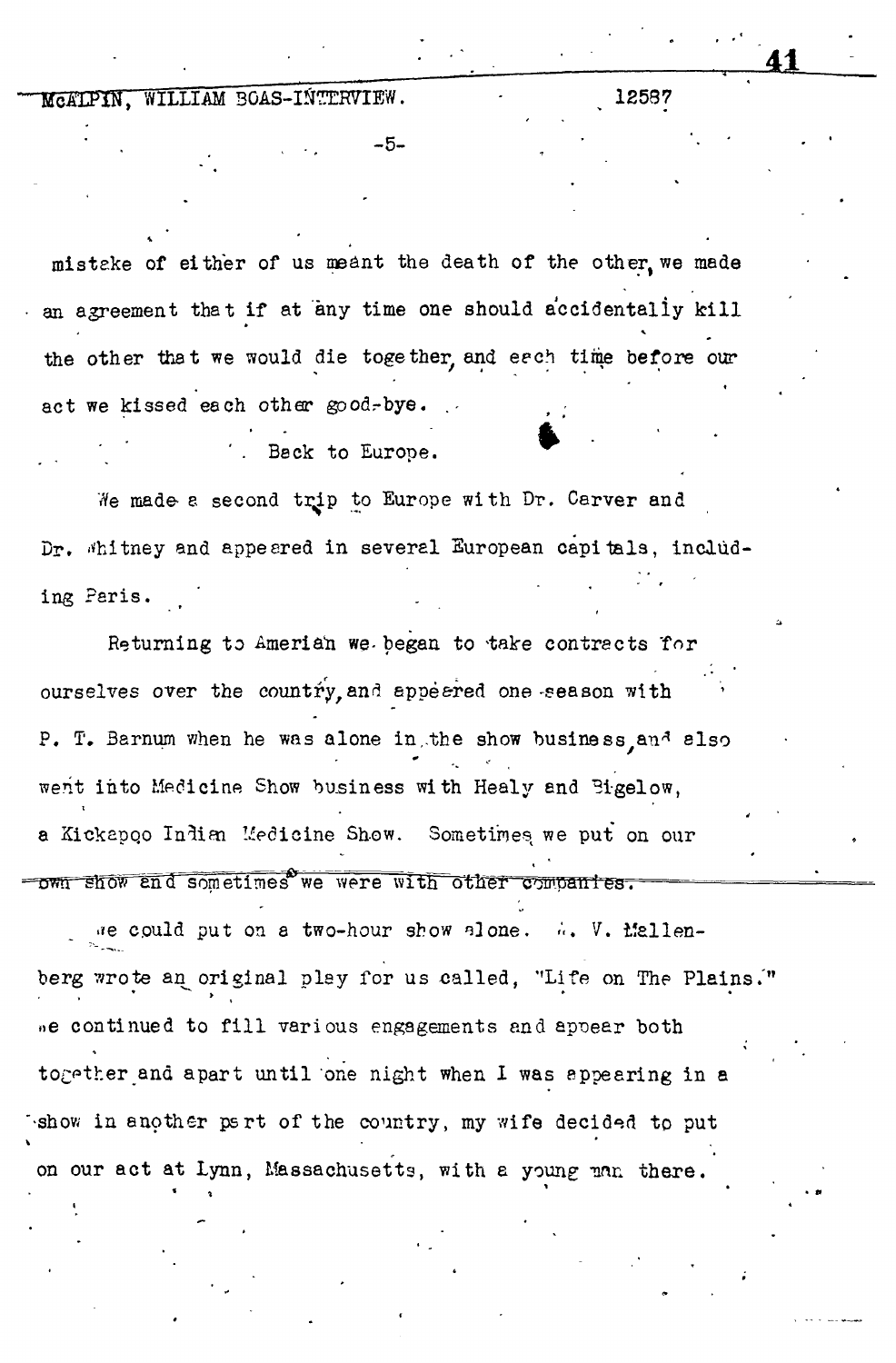McALPIN. WILLIAM 3CAS-INTERVIEW. 40.12537

He moved and she killed him. She was acquitted by the judge provided she would not shoot again and if she ever put on that act agein the charge was to be held against her. After this I continued to appear as Texas Jack. She returned to her people and spent much of her time with them and while I was appearing with a Spanish-Mexican Show she died in either 1892, or 1893 at Fort Sill. Later when I returned, I had a religious ceremony performed over her grave.

- 6 -

Alone.

Now I took various assignments which took me to the different parts of the country.

One day when riding through the country near Alpine, Texas. I heard some shots and being low on water rode over to see the cause and found the family of James Pell, including his wife, three children and the cowboys all dead. They had been shot. Following the tracks that led toward the Rio Grande, I overtook the Mexicans who were in the sage brush and dropped around them and killed eight of the ten Mexicans when they si tacked me. After the remaining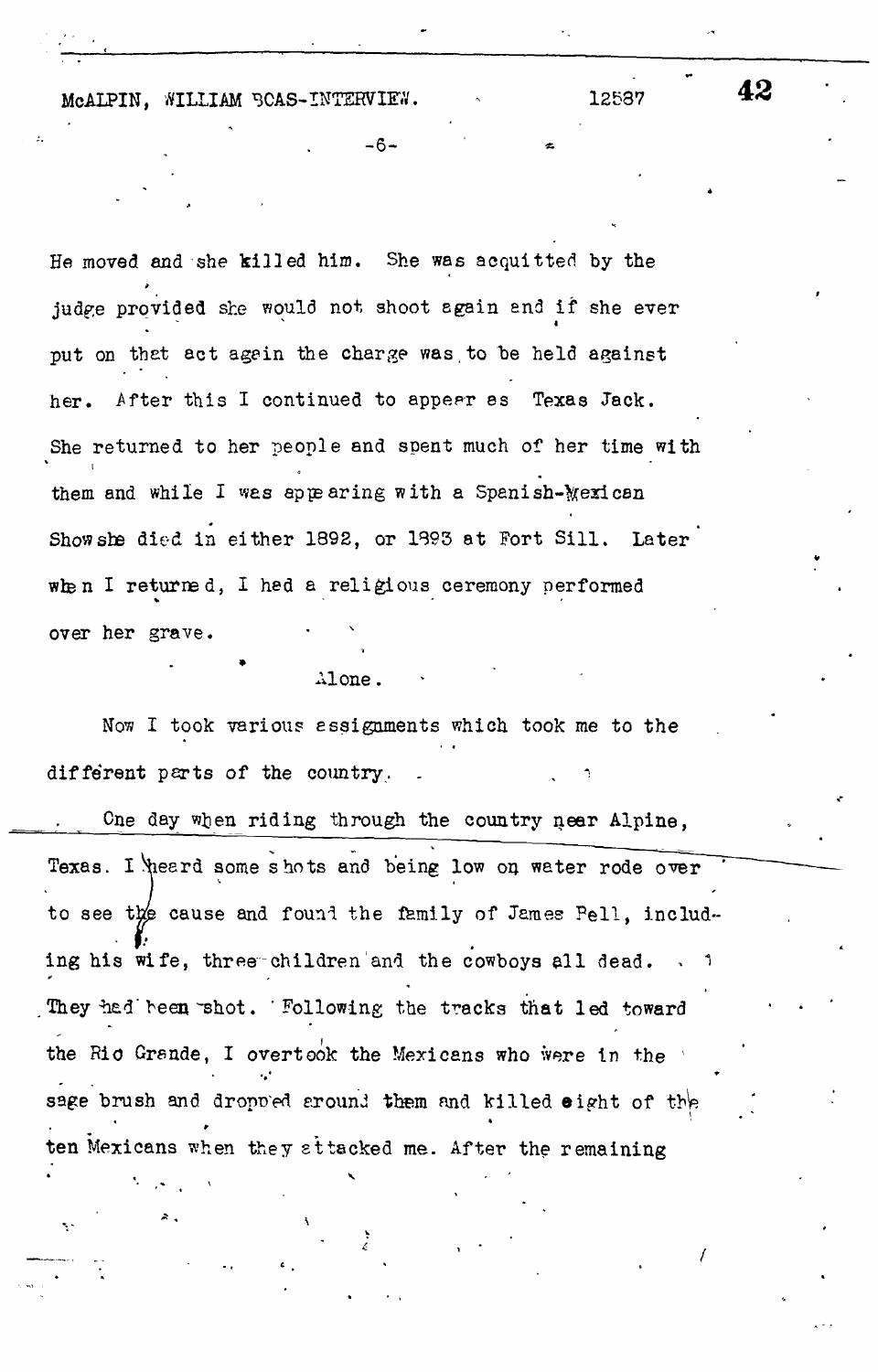MCALPIN, WILLIAM BOAS-INTERVIEW.

12537

Æ'}

 $-7-$ 

two fled I hid myself and waited for them to return when I secured the other two and then I fastened the ten bodies to their horses and took them to the Eunger's office in Austin.

Here I was told that I had broken the law of Texas; that I was not a hanger now and that I must stand trial for what I had done even though I had rendered the state of Texas a favor, as I no longer held the commission of a Texas Ranger. At a formal trial I was sentenced for life to fort Leavenworth. It was understood that I was not to be considered a origonar but was to serve as a gun-guard until such time as a pardon could be procured for me.

At fort Leavenworth.

I was not a prisoner at any time. I always wore my. gun. I was a purpl on the west well and was free to receive lettars and was respected by the governor. I held the key to the gun case. It dis while here that I heard Mother Booth of the Salvetion Army for the first time and here I was converted.

Through the efforts of N. P. Campbell, one time president of the Oklahoms Historical Society and the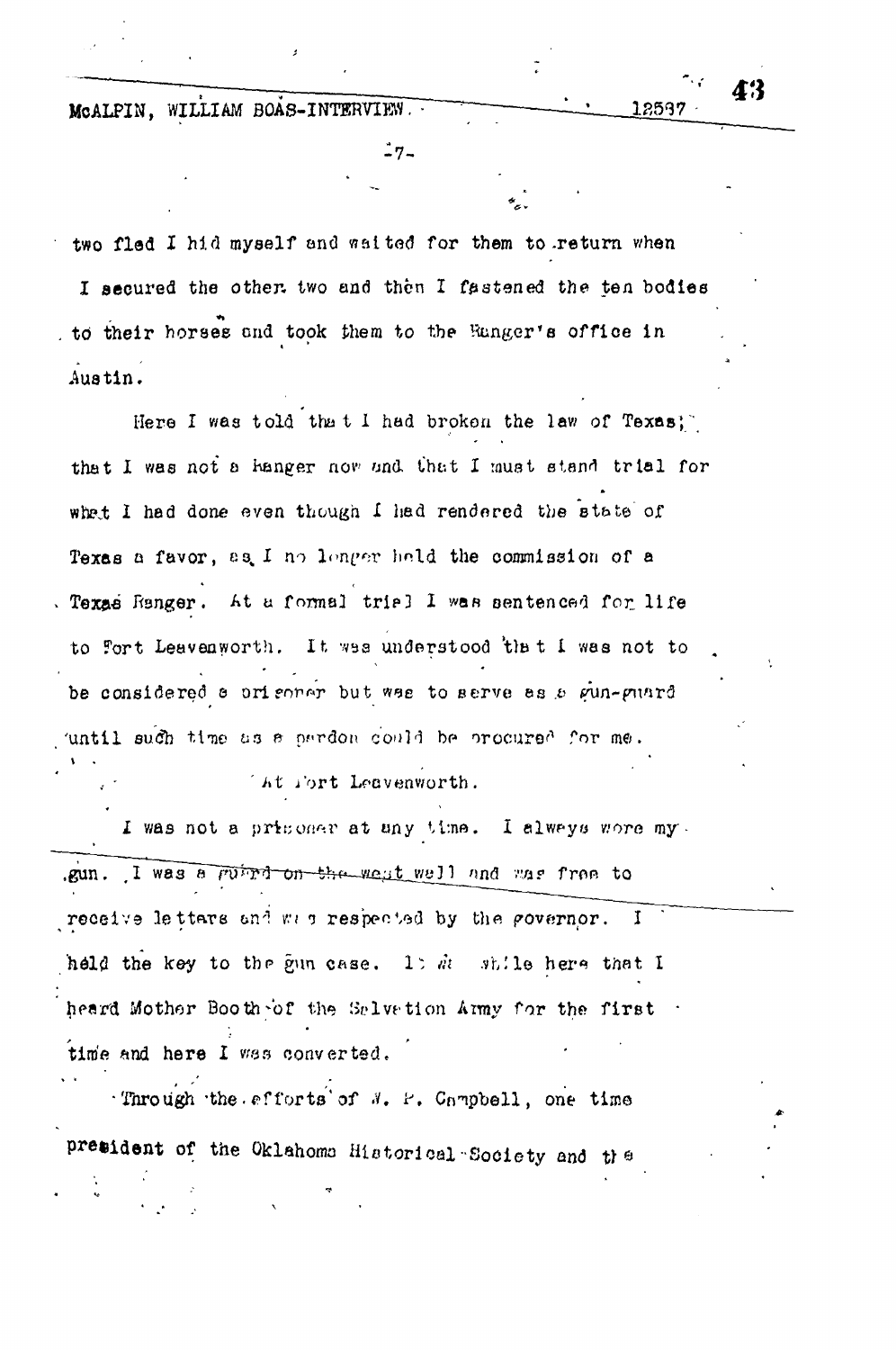PIN. WILLIAM BOAS-INTERVIEW

warden and other friends I was, after three years and two months, paroled and left Leavenworth in 1906 and came directly to Kansas City, Missouri, to Colonel Scott, the Superintendent of the Salvation Army and was  $\mathop{\mathtt{Div}}\nolimits$  si on sent by him direct to Chicago to revort to Commander Estell. Later. I received a full pardon from the Governor.

With the Salvation Army.

I laid aside my guns and dressed in Indian costume. I was to visit the various posts and lecture at each and help in a general way with the collections.

I continued doing these things until in 1910 it was arranged 'Yor me to make a horseback ride around the world, under the auspices of the Salvation Army.

On Horseback.

My friend, Joe Miller of the 101 Ranch, was to furnish my horses and the Muskogee Phoenix sponsored the ride.

I still wore my hair long, so tucking it up, taking off my feathers and putting them in a flour seck and donning a big Stetson hat on May 22, 1910, I started from in front of the office of the Muskogee Phoenix. I was to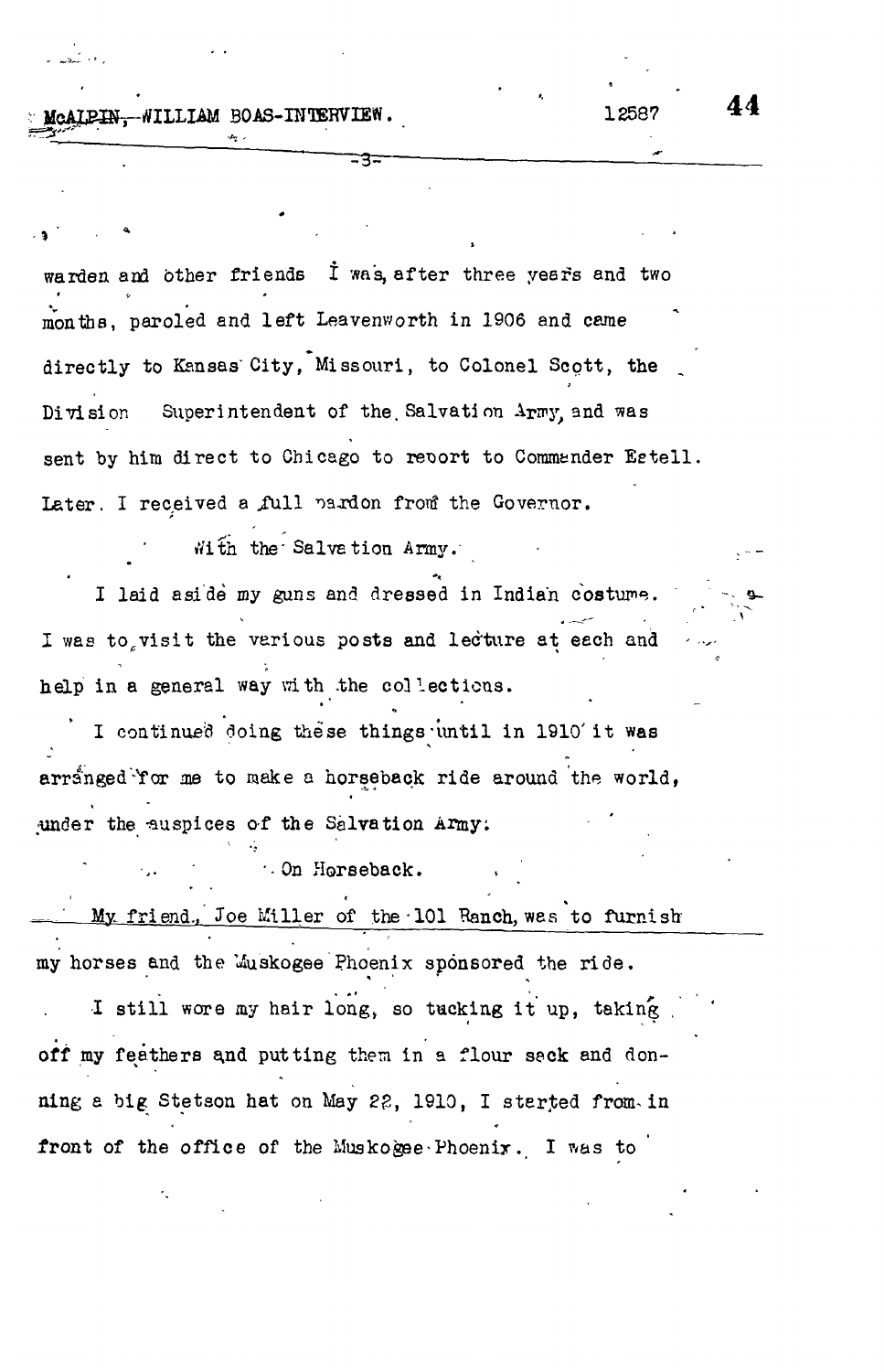McALPIN, WILLIAM BOAS-INTERVIEW. 12537

have three years for the trip: I rode one horse and the other carried a light pack-outfit by the means of which

-9-

I'was to camp out every night. In addition to my campoutfit, I carried a slicker and blanket. I was accompanied by my dog, a black bulldog named Texas Jack. who was trained to look after my horse. I was to register at the pest office of every town I passed through.

Miss Alice Robertson gave me my first cancelled stamp and also my last when I returned three years later. Negoner, eighteen miles away from Muskogee, was my first over-night stop.

- My first horse was poisoned and died twenty miles north of Wagoner. I wired Miller to send me another, and shipping my belongings to Chetopa, Kansas, proceeded to thet place. I received my horse at wichita, Kansas, and I went on west and on the desert my dog died.

The Phoenix, the Indian Ferm and Home and other papers,  $\bullet$  . For a set of the set of the set of the set of the set of the set of the set of the set of the set of the set of the set of the set of the set of the set of the set of the set of the set of the set of the set of the printed the story of my trip so I will pass that over by saying that I went from San Francisco to South America, then tò Japan, China, India, Arabia, Africa, from Cairo, Egypt

. . . • ' .. . 4 5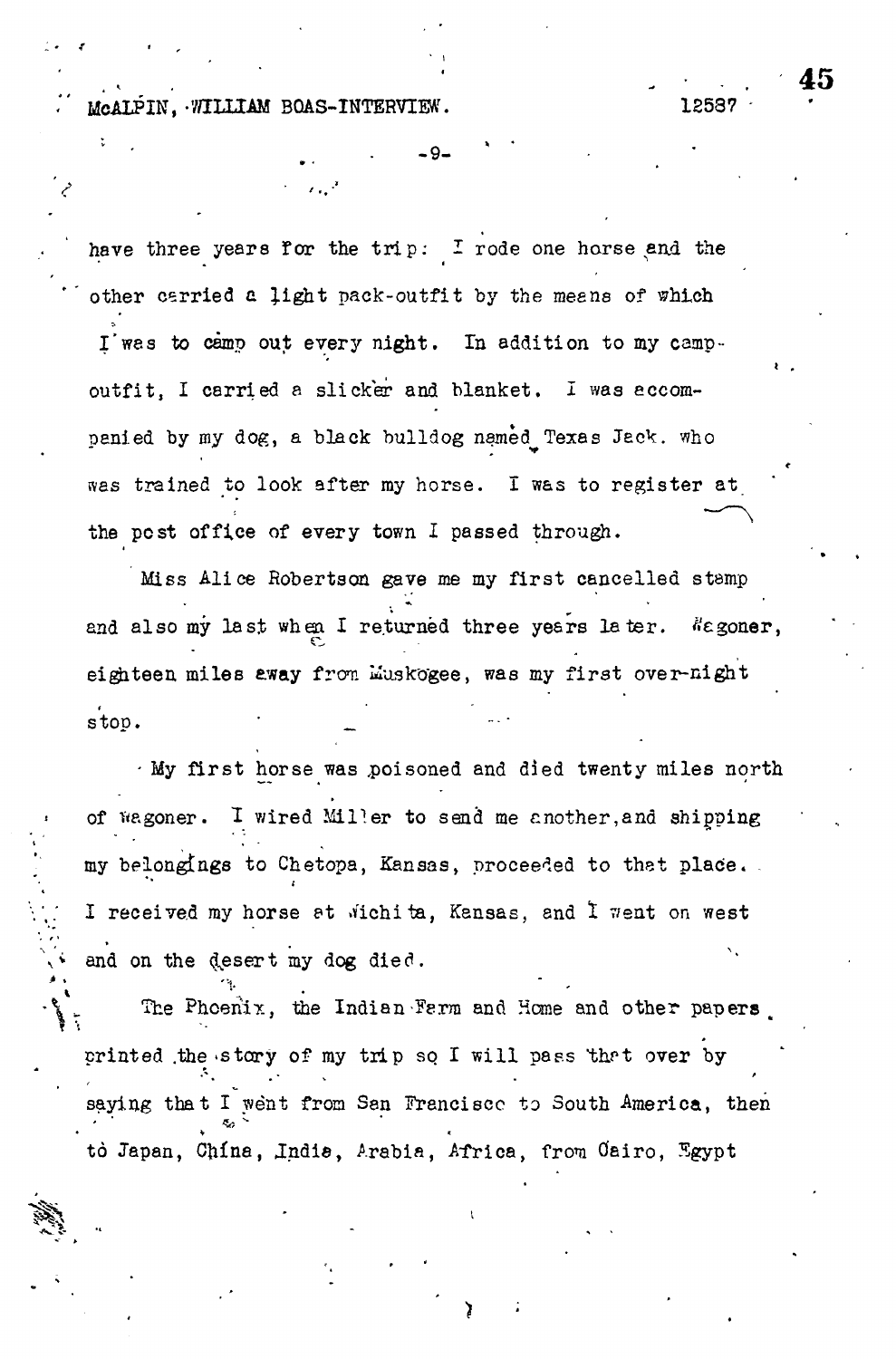## McALPIN, WILLIAM BOAS-INTERVIEW. 12587

-10- *'\**

to Italy, Switzerland, France, Spain, Germany, Russia, England and from there back to New York, and by horseback back to the office of the Phoenix on May 2, 1913, twenty days ahead of the scheduled time, for my return. My eighth horse dropped dead before the office. Here my pictures were made and were published in the various papers.' I brought back more than a million stamps of the post of\*ices in the towns that I had passed through.

The horses that I had ridden were branded 'and so advertised the 101 Ranch.

### talking.

Two years later in 1915. I entered the race and walked against Edward Peyton «eston, the English Champion , and Dan O'Leary, the Irish Champion from New York, to California. On the way *I* fell insensible in Colorado but recovered and finished in a hundred and two days while it took my opponents a hundred and four days to walk the same distance. I was still giving all my efforts to the Salvation Army and they financed my expenses in the horseback ride and in the walking merathon, and for one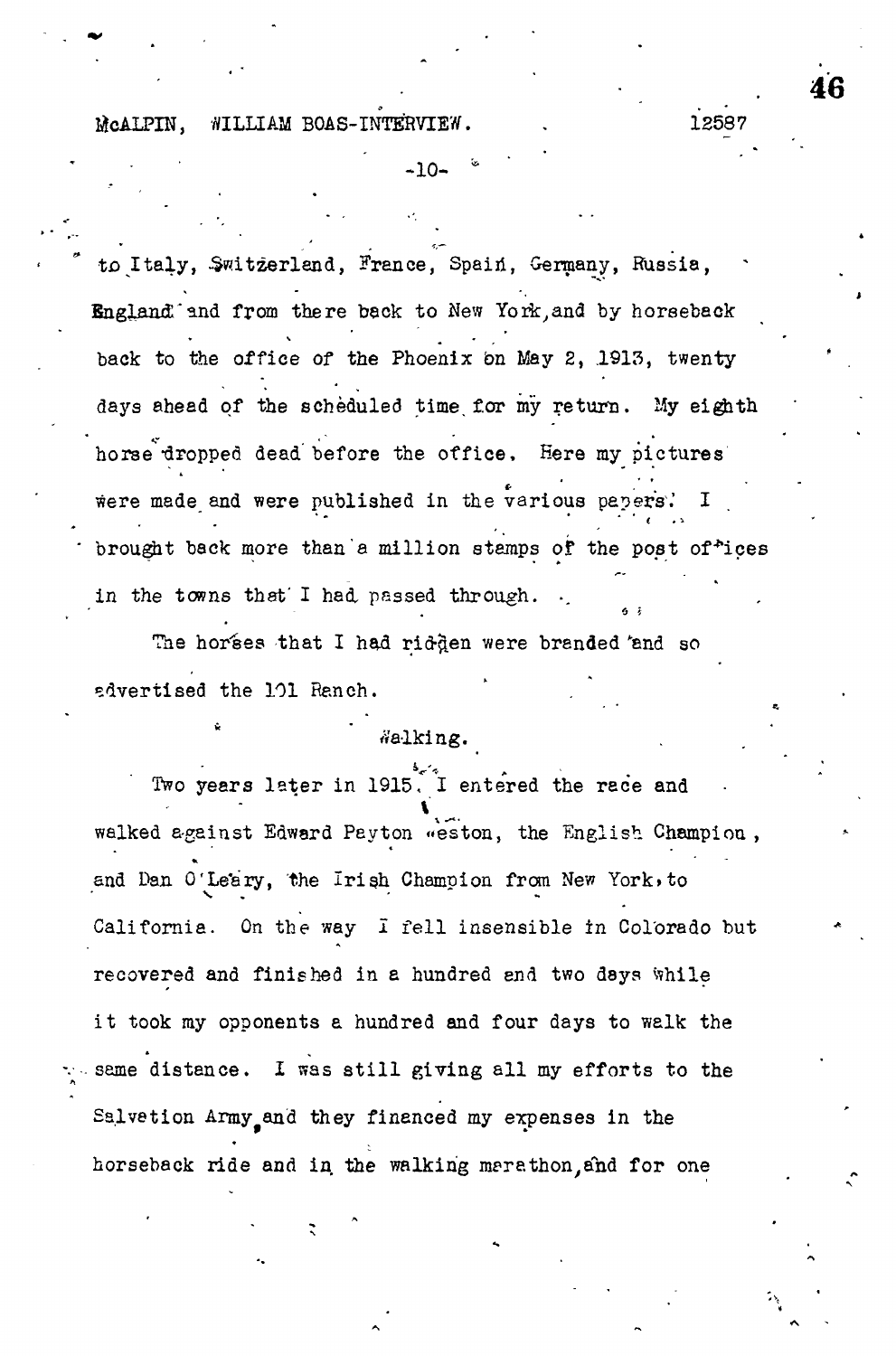MCALPIN, AILLIAM BOAS-INTERVIEW. 12537

of these events alone I turned over to General Booth a '. check for \$50,000.00, the' price of the victory in the race. This check was sent from the First Nation! Bank of Muskogee.

*-V-*

#### Mcrriege.

On December 2, 1930, I wes max ied to Mrs: Maud. Pyle of *Lnderson*, Indiana, the widow of one of my -Pyle of Anderson, Indiana, the" widow of one of my <• fellow workers in the Salvation Army.and we came directfellow worker's in the Salvation Army. And we can also and we can also and we can also and we can also and we ly to Mismi, where we have made our home since. ly to Miami, where, we have made our home since.

Coinme'nts and Conclusion. -"- I have never used my father's name since he dis-In the new father is name since  $\mathbf{r}_i$  , and the distribution of disowned me at the age of nine years until I came to Miami owned me fit the age of nine  $\mathcal{L}_\mathbf{z}$  the age of nine years United metrics  $\mathcal{L}_\mathbf{z}$ in 1930, preferring to be known as  $\alpha$  -Vi  $\alpha$  is the known as  $V$  is the known as  $V$  is the known as  $V$ 

Comments and Conclusion.

My life has been an eventful one and I have had  $M_{\rm eff}$  is eventful one and I travel one and I travel one and I travel one and I travel one and I travel one and meny strange experiences and many narrow escapes. meny strange experiences and many narrow escapes.

I have faced death in many phases; on the battle In the face of the face depth in many phases; on the bettle better  $\mathcal{E}^{\mathcal{E}}$ field, on the stpge in a death tussle with a drunken Indian, he being chased by the wild beasts, and I like to recall those days.

to recall those deys.